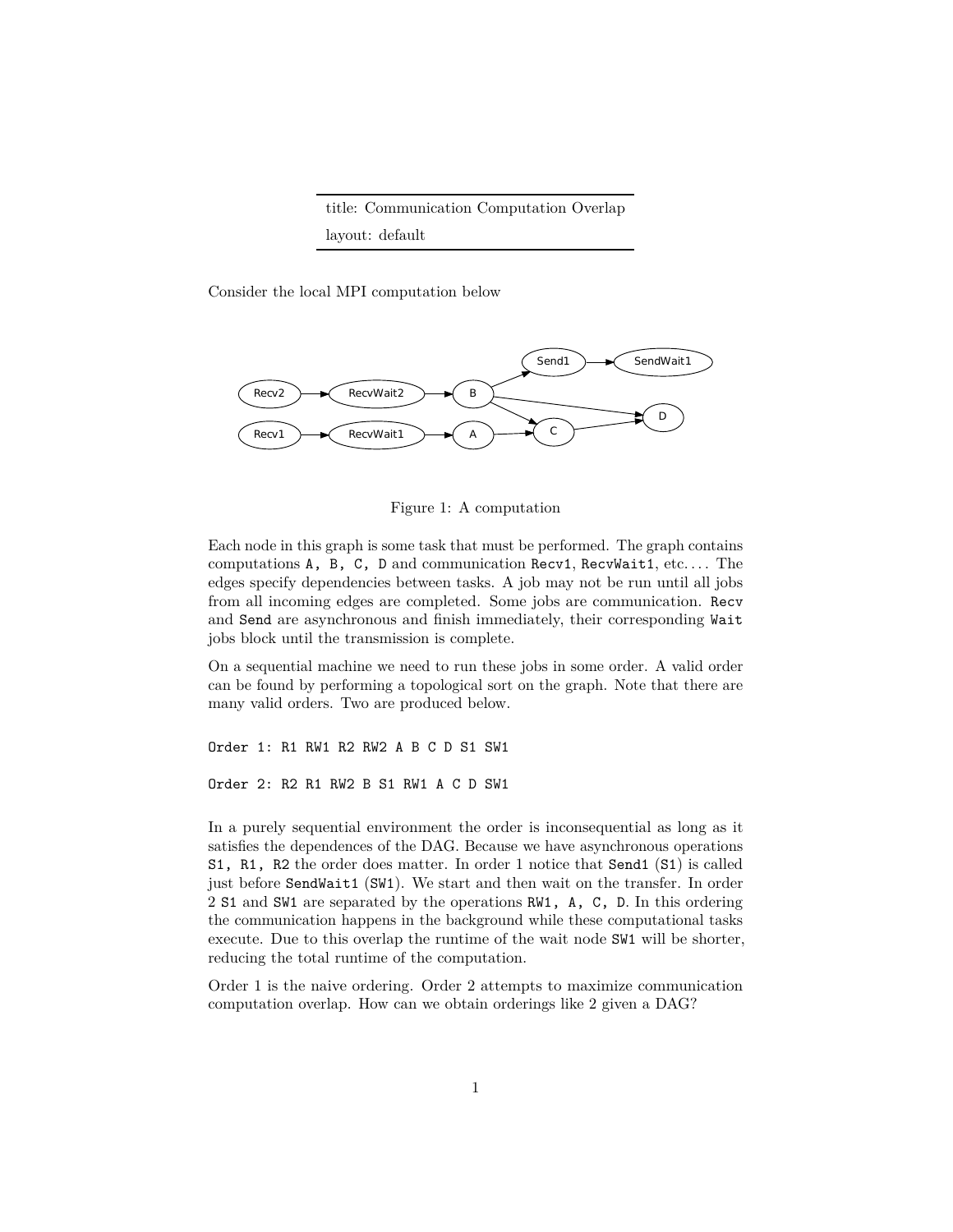## **Satisfying Multiple DAGs**

To maximize communication-computation overlap we want to order our nodes so that we do all of our asynchronous Send/Recv starts, then all of our computation, then finally all of our waits. In some sense we want to enforce a DAG that looks like this.



Figure 2: Communication-Computation overlap DAG

while still satisfying our original data dependence DAG



Figure 3: Data dependence DAG

In general this is impossible; merging the two DAGs introduces cycles. For example notice that in the communication overlap DAG B depends on S1 but that in the data dependence DAG S1 depends on B. Conflicts force us to prefer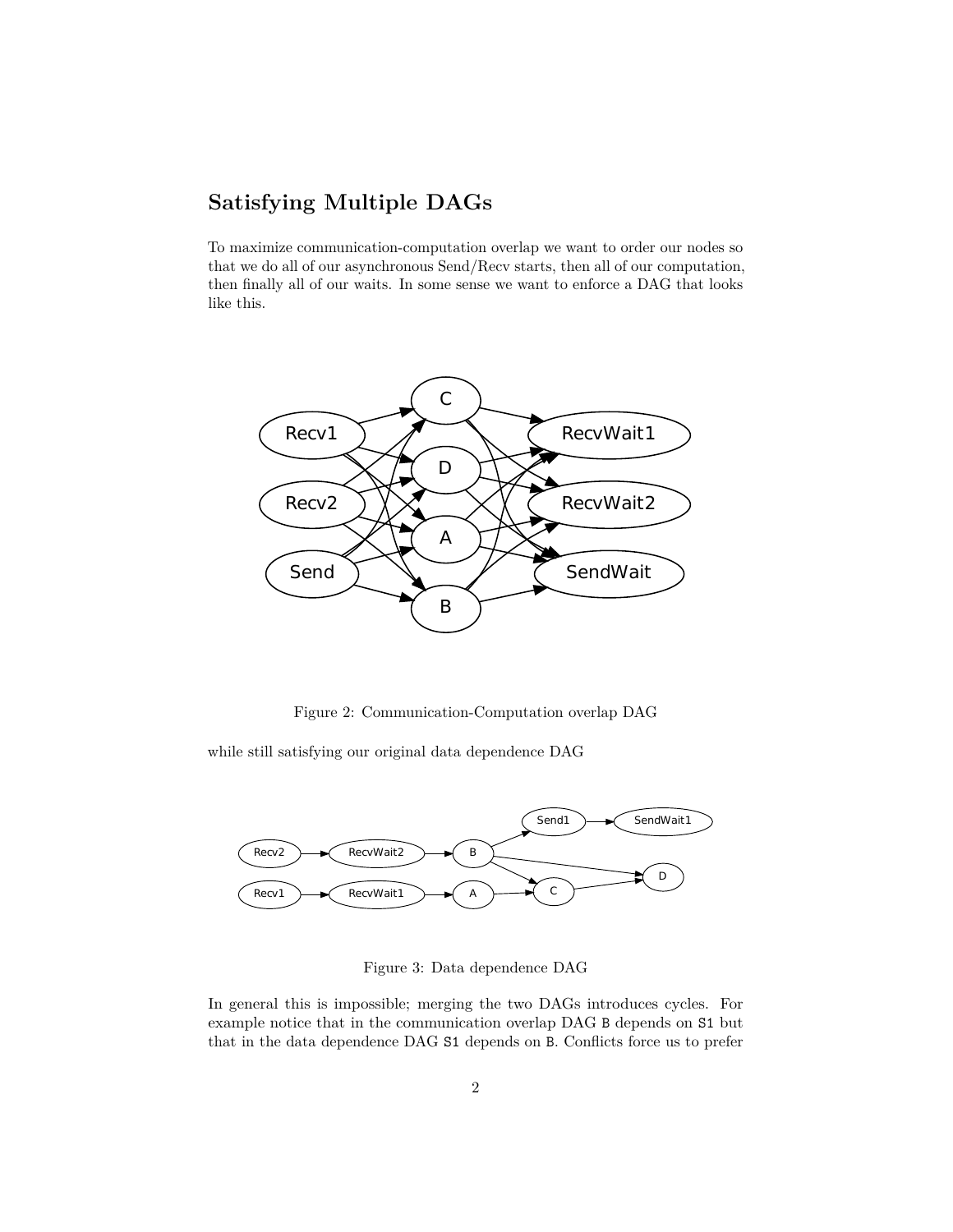one edge to another. In our case the desire for communication overlap is just a convenience and must defer to data dependence, a necessity.

We may choose to add more DAGs representing different desires. For example we may choose to execute MPI Sends and Recvs with lower tags first. If all compute nodes adhere to this convention then we remove potential deadlock situations.

The set of DAGs is ordered into a sequence by priority. The data dependence DAG comes first because it is essential. The other DAGs are less important but may be ordered among themselves. We try include as many edges as possible, assuming that these edges do not conflict with higher-ranked DAGs.

Given a sequence of DAGs ordered by importance we construct a consensus DAG which contains as many edges as possible from all of the DAGs, preferring those earlier in the sequence to those later in the sequence. We perform a topological sort on the final conglomerate DAG to obtain an ordering. This DAG has more edges/dependencies and so is less ambiguous. Each added edge is a fulfilled desire. There are relatively fewer correct orderings for the conglomerate DAG.

## **Partial Orders and Comparator functions**

## *How do we input DAGs from scientific users?*

A DAG is equivalent to a partial order. A partial order can be defined by a comparator function. Comparator functions are widely known in programming communities and serve as a good interface between scientific programmers and scheduling algorithms.

```
def dependence(a, b):
""" A cmp function for nodes in a graph - does a depend on b?
Returns positive number if a depends on b
Returns negative number if b depends on a
Returns 0 otherwise
"""
if depends((a, b)): return 1
if depends((b, a)): return -1return 0
```
The communication/computation overlap dag shown above is highly symmetric. It consists of three groups. Each element within a group is ordered equivalently to the others in the group and has a clear ordering relative to the others. This pattern is indicative of a *total order*. Total orders are equivalent to sort-key functions. The sort-key function for the communication-computation overlap is defined below.